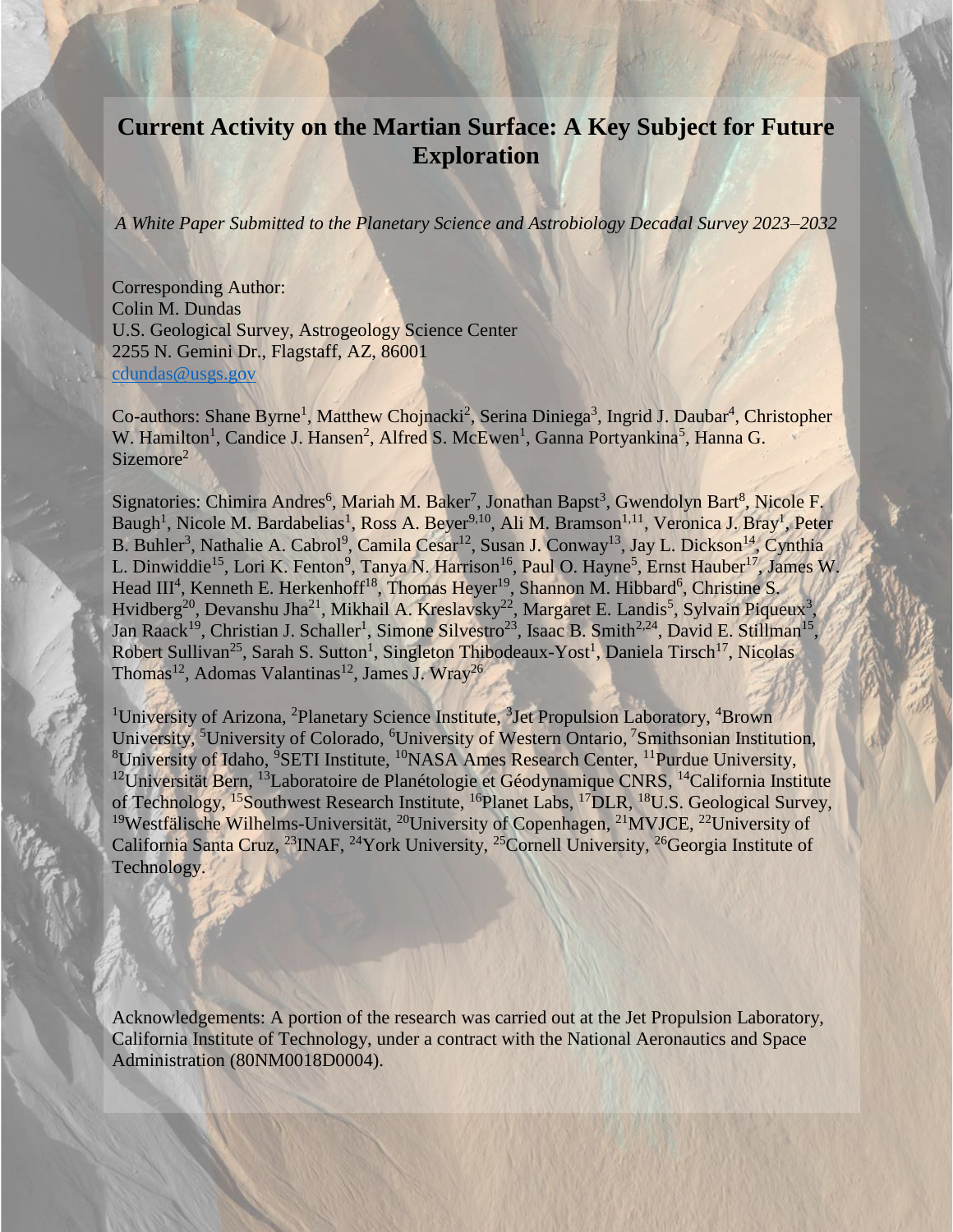### **1. Overview**

**One of the fundamental discoveries in Mars science in the last decade has been the extent and importance of current surface activity.** Recent results have shifted our view of Mars from a world where the most interesting geologic events were in the distant past (similar to the Moon) to a world that undergoes active evolution and one where understanding the present is key to deciphering the planet's history. When input was requested for the last Planetary Science Decadal Survey, some observations of surface changes had been published, but the number of detections was small and their significance not fully appreciated. Since that time, detections have proliferated, driven primarily by the long-term operation of the Mars Reconnaissance Orbiter (MRO) and the High Resolution Imaging Science Experiment (HiRISE) as well as landed observations of aeolian activity. In addition to observed changes, theory suggests that additional important surface processes are likely active, but not yet observed because orbital data are limited in space and time and landed studies are rare.

Understanding current Martian surface processes is a fundamental science question in itself, as it provides a test for physical and terrestrial analog-based models of specific geological processes acting under extraterrestrial planetary and environmental conditions. It is also an essential step for reading Mars' geologic history and providing input to climate models: without understanding current dynamic processes, we cannot understand how they have varied during recent climate cycles, nor how they are reflected in ancient rock or modern ice records. Understanding the rates and types of current surface activity is also highly relevant to selecting geological samples, setting Planetary Protection rules, and understanding the hazards and environment that would be experienced by future human explorers.

## **2. State of Knowledge**

This section describes many different types of observed surface changes and their likely causes. Overviews and seminal studies are cited, but this is not a comprehensive review.

Recurring Slope Lineae (RSL; Fig. 1A) have been one of the most puzzling discoveries [1] in Mars science since the last Decadal Survey. RSL are flows that recur each Mars year in approximately the same location. They are darker than their surroundings and gradually grow downhill. Interpretations of these dark streaks initially favored flowing liquid water or brine at the surface of Mars today. Subsequent hypotheses based on flow of dry sand or dust have emerged [2], but the community has not yet reached consensus. If not caused by liquid flow, then RSL may indicate Martian processes with no terrestrial analogs, but which can teach us about geomorphological processes active on worlds more similar to Mars than Earth.

Early studies interpreted gullies (Fig. 1B–C) as evidence for flowing water within the last several million years and perhaps today [3, 4]. At the time of the last Decadal Survey, the leading interpretation was that gullies formed via melting snow or near-surface ice [5, 6]. The discovery of widespread activity called this hypothesis into question: gully flows are common and strongly correlate with the occurrence of  $CO<sub>2</sub>$  frost, although the flow processes are not yet well understood [7]. So-called "linear" dune gullies are also active, with present-day changes apparently driven by sliding blocks of  $CO<sub>2</sub>$  frost [8]. Current changes suggest that non-aqueous processes are major contributors to gully formation and open the possibility that gullies form entirely by  $CO<sub>2</sub>$  frost processes. Gully formation processes are thus a critical open question which must be answered to interpret recent climate variations.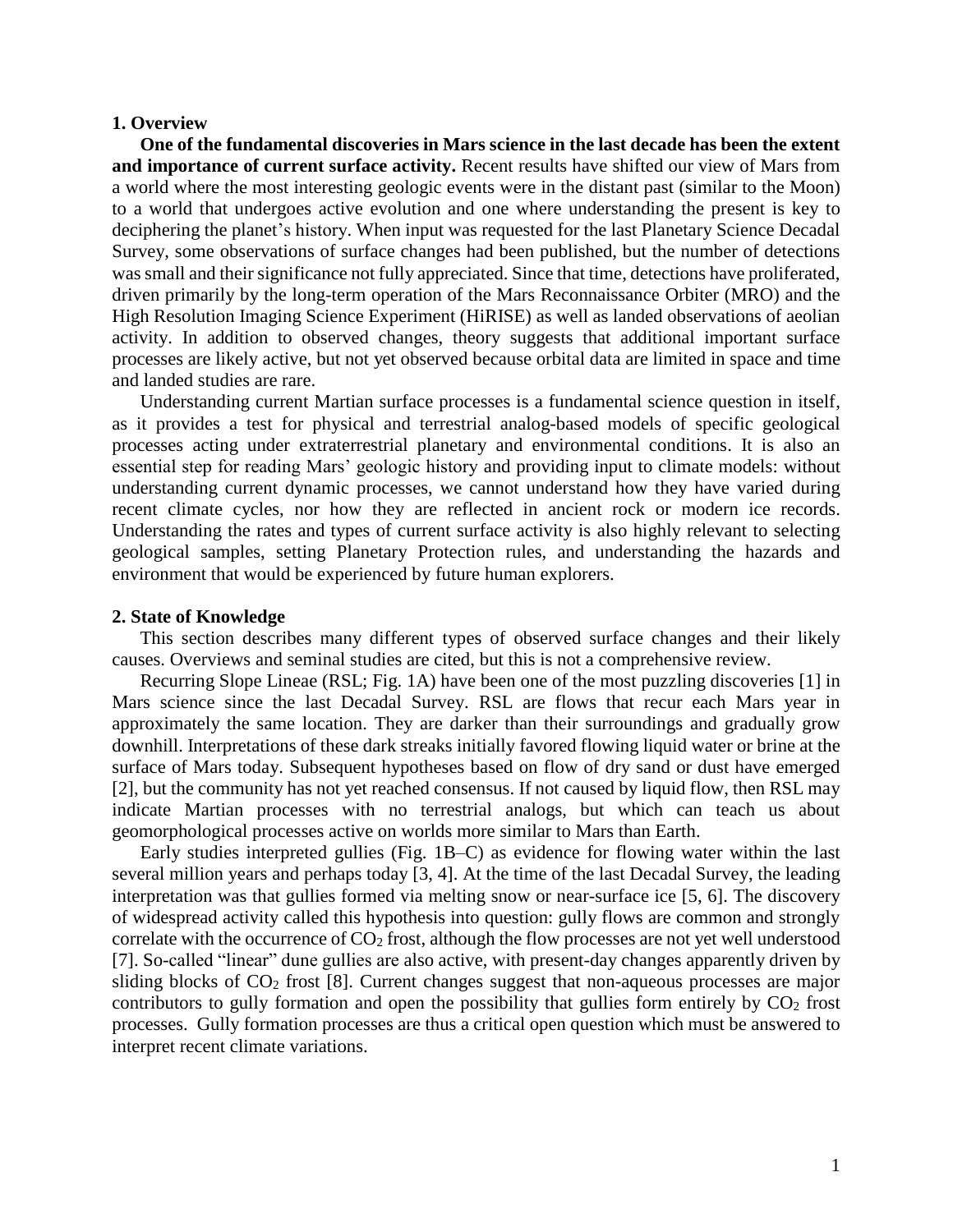

*Figure 1: Example active surface features on Mars. A: Recurring Slope Lineae. B, C: Gully change with channel incision. D: Slope streak with rockfall tracks. E: Araneiform with seasonal fans. F: New impact crater exposing ground ice. G: Active sand dunes with new alcoves. H, I: Growth of pit in CO<sup>2</sup> South Polar Residual Cap over six Mars years. J: Avalanche at the edge of the North Polar Layered Deposits. K: Icy scarp undergoing sublimation. HiRISE images courtesy NASA/JPL/University of Arizona. Scale bars are all 25 m.* 

Additional slope processes are occurring planet wide. These include slope streaks (Fig. 1D), which are the subject of a wet-versus-dry controversy that parallels the RSL debate [9, 10]. Slope streaks are also darker than their surroundings, but form on bright dusty slopes and do not grow gradually [11]. New rockfalls and short of high-latitude rocks have been observed [12], but the driving processes are uncertain. Avalanches (Fig. 1J) and block falls on steep north polar scarps occur each year in a narrow seasonal window [13]. Repeated observations constrain scarp erosion rates and the overall history of the North Polar Layered Deposits [14].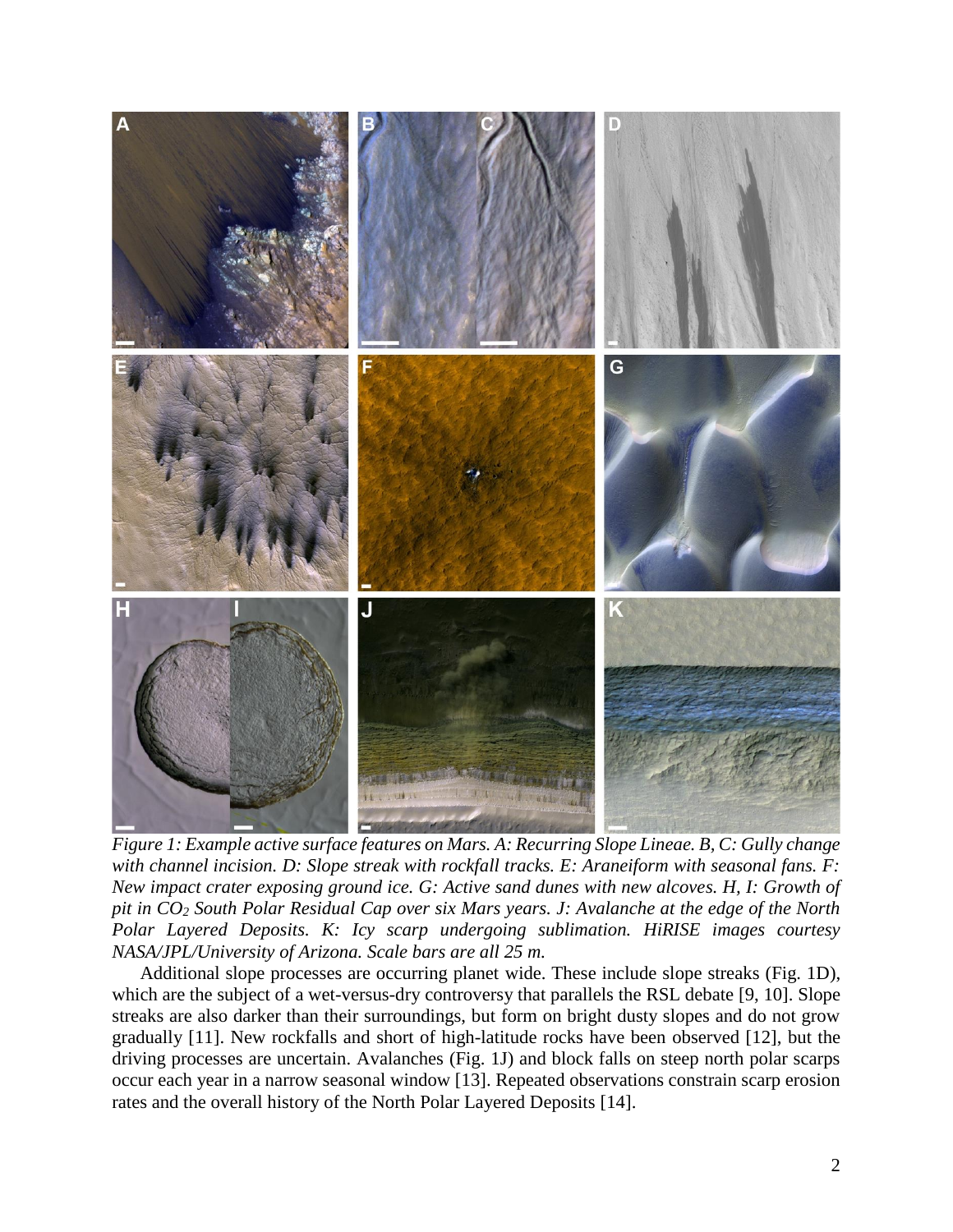Mars'  $CO<sub>2</sub>$  atmosphere is in vapor pressure equilibrium with surface ice [15] and the yearly condensation and sublimation of  $CO<sub>2</sub>$  at each pole leads to a wealth of seasonal processes. Spring is a particularly active time, with features identified first in Mars Orbiter Camera images including fan-shaped deposits on the seasonal polar caps and dendritic troughs dubbed "spiders" carved in the surface (Fig. 1E) [16–18], and active erosion discovered by HiRISE, such as new spiders [19] and alcoves on dunes (Fig. 1G) [19, 20]. Spider formation appears to be abetted by the presence of sand, but a longer observation time period may enable detection of slower erosion processes. This suite of processes and landforms has no terrestrial analog but is fundamentally important to Martian polar/climate science.

Perennial surface ices on Mars are in a stability regime where observable changes are possible over the course of a spacecraft mission and diagnostic of surface environmental conditions. "Swiss Cheese" pits within perennial polar  $CO<sub>2</sub>$  ice are evolving in shape and size by up to several meters per Martian year (Fig. 1H–I) [21]. As well as these year-to-year changes, the south polar residual CO<sup>2</sup> cap shows extensive refrosting in response to global dust storms through unclear mechanisms. Better understanding of this contemporary activity would help characterize past climates that are recorded in large buried  $CO<sub>2</sub>$  ice deposits [22] and other stratigraphic units.

Water ice deposits change more slowly than  $CO<sub>2</sub>$  ice, yet changes in the perennial north polar water ice cap [23], and sublimation of exposed ice (Fig. 1K) [24, 25] have both been observed and inform estimates of near-surface water vapor and ice properties. Evolution of both the subsurface ice table and associated landforms are likely ongoing [26, 27], at rates too slow to observe with current methods. However, some fundamental observables are not well determined (e.g., we do not know whether the perennial  $CO_2$  and  $H_2O$  caps are presently gaining or losing mass [28]).

At the time of the last Decadal Survey, only a handful of new impacts had been discovered on Mars, with formation dates constrained by before-and-after images [4]. Since then, MRO has discovered over a thousand [29, 30]. This has spurred studies of their statistics and implications for Martian crater chronology, morphology, and aeolian modification. These new impacts allow for studies of not only impact cratering processes (a physical process ubiquitous in the Solar System but that is difficult to reproduce in a laboratory or numerical models), but also atmospheric fragmentation processes, dust settling rates, weathering processes that occur at fresh exposures of the shallow subsurface, and high energy atmosphere-surface interactions, all of which are not yet well understood. Additionally, some impact craters expose subsurface ice (Fig. 1F) [24], providing information about the properties and global distribution of shallow ice.

The last decade of Mars exploration has revealed that current atmospheric winds are capable of frequently transporting surface sediment at large scales in the form of moving sand ripples and dunes [31–33]. Global studies have shown widespread, geographically variable bedform activity and quantified volumetric sand fluxes based on repeat high-resolution orbital images and topography [34]. The period with the most geomorphically-effective winds in Nili Patera, as inferred from high sediment fluxes, occurs during maximum atmospheric solar heating and peak atmospheric pressure at perihelion [35]. North polar ground ice and seasonal frost limit winddriven changes of the circumpolar ergs to the warmest portions of northern spring and summer, while seasonal  $CO<sub>2</sub>$  ice can promote higher sand avalanche fluxes for larger dunes [20, 36, 37]. In contrast, southern dune fields (>45°S) are less mobile, perhaps as a result of longer and colder winters and lower surface pressure [38, 39]. Open questions persist regarding how aeolian bedforms respond to regional and global dust storms, as well as long-term rates of aeolian-driven landscape evolution, including how these processes interact with seasonal and perennial ices.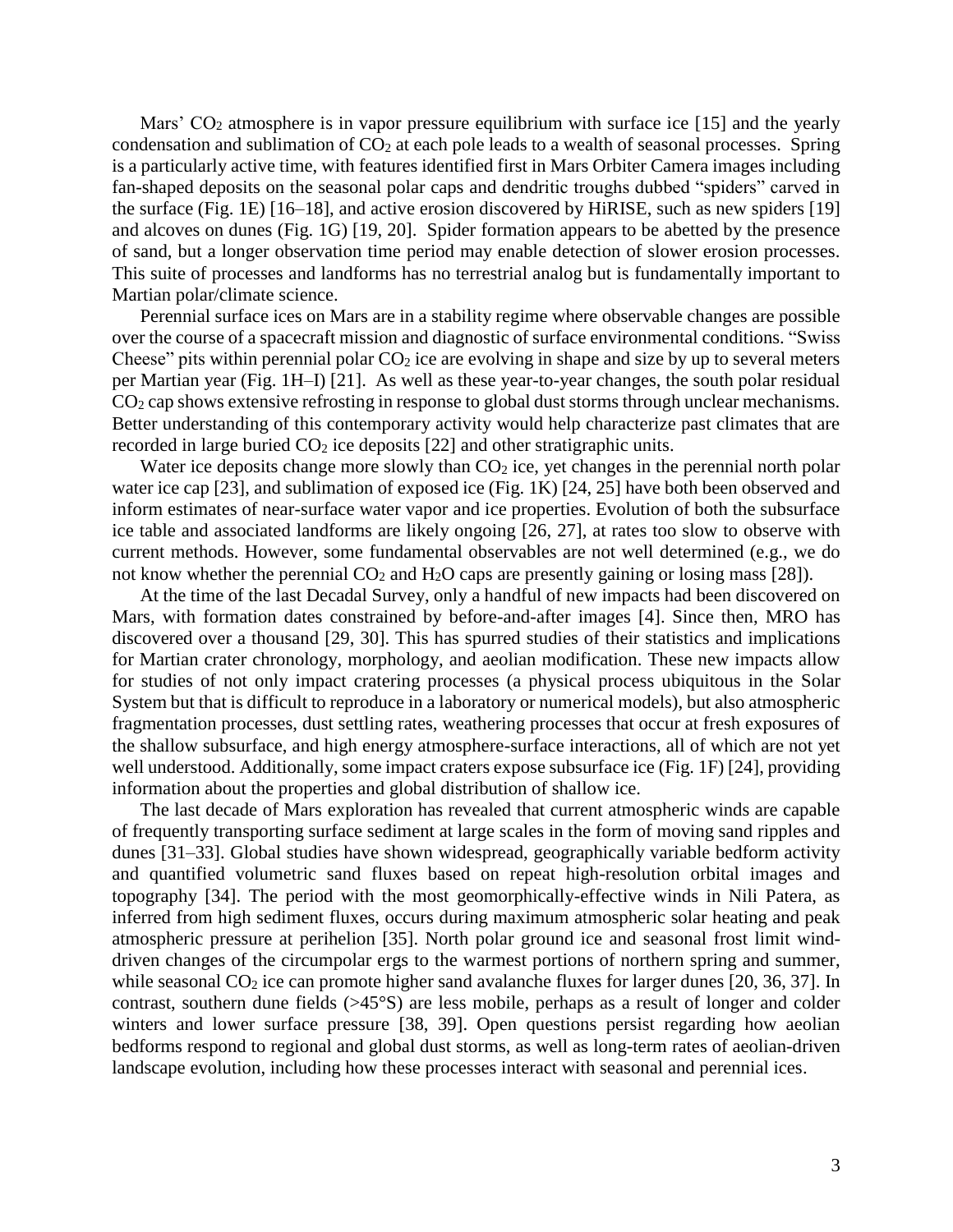*Curiosity* rover observations of decameter-scale active ripples in Gale crater indicate asymmetric profiles with angle-of-repose lee slopes and sinuous crest lines, unlike smaller terrestrial wind ripples [40]. These may be fluid-drag ripples [40], which on Earth occur under water, but on Mars could form by wind due to the low-density atmosphere. Another proposed mechanism suggests that "saltation clusters," which develop as sand particles are aerodynamically entrained at speeds between the impact and fluid velocity thresholds [41], form these meter-scale ripples [42]. Thus, observations of active aeolian features in a low-density atmosphere are providing new insights into the fundamentals of aeolian grain transport, applicable to many worlds.

A variety of other aeolian changes also occur planet-wide. These include regional albedo changes [43] as well as changes in wind streaks [44] and dust devil tracks [45].

Mars has only recently been confirmed to be active within its interior as well—the InSight (Interior Exploration using Seismic Investigations, Geodesy and Heat Transport) mission has detected signals from current seismic activity [46]. The first quakes to be observed have indicated a possible active seismic region near Cerberus Fossae, allowed an attempt at determining the crustal and upper mantle velocity structure, and revealed similarities and differences between Martian, lunar, and terrestrial seismicity, but geomorphic change has not yet been reported.

## **3. Importance of Current Activity**

The study of active processes goes beyond an accumulation of lists of surface changes and quantification of their rates and effects. The fundamental objective is to understand the driving processes and thus improve interpretation of the specific features left by these processes on the Martian surface and in the stratigraphic record. Many of these processes were not predicted before their effects were observed and are not yet well understood.

**Not understanding the processes currently active on Mars is a basic knowledge gap that prevents robust interpretation of the surface or connection of landforms to the current environment.** Many forms of current activity have been surprising, based on terrestrial experience and the past perspectives of important planetary surface processes. For instance, the diverse processes and associated landforms driven by seasonal CO<sup>2</sup> frost were unexpected and have no close terrestrial analog. Present-day sand transport was challenging for older theories to explain and led to suggestions of extreme wind speeds, but observations of activity have led us to understand the importance of bursts of saltation which require lower winds to maintain movement than were required to initiate movement. This example also demonstrates the close coupling between surface processes and the lower atmosphere. A new result is the coupling between dust distribution via regional and global dust storms and increased rates of subsequent spring surface sublimation activity [47] and dramatically higher rates of RSL formation [48]. Dust lifting, settling, and transport provides another fundamental linkage between surface and atmospheric processes [49]. In addition to understanding the current puzzles, it remains likely that present-day Mars has more unanticipated processes yet to be discovered.

**The need to understand the modern surface is also essential to determining the climate of the recent past and reading the ancient rock record.** Without a strong grasp on what processes are currently active and how they work, understanding the climate record is impossible. For instance, at the time of the last Decadal Survey, gullies were commonly thought to indicate melting snow within the last few million years [e.g. 5–6]. However, widespread current activity driven by CO<sup>2</sup> frost raises the possibility that this is the sole recent gully-forming process and the recent climate was not conducive to snowmelt. These are important and widespread young landforms but their significance for past climate is thus uncertain.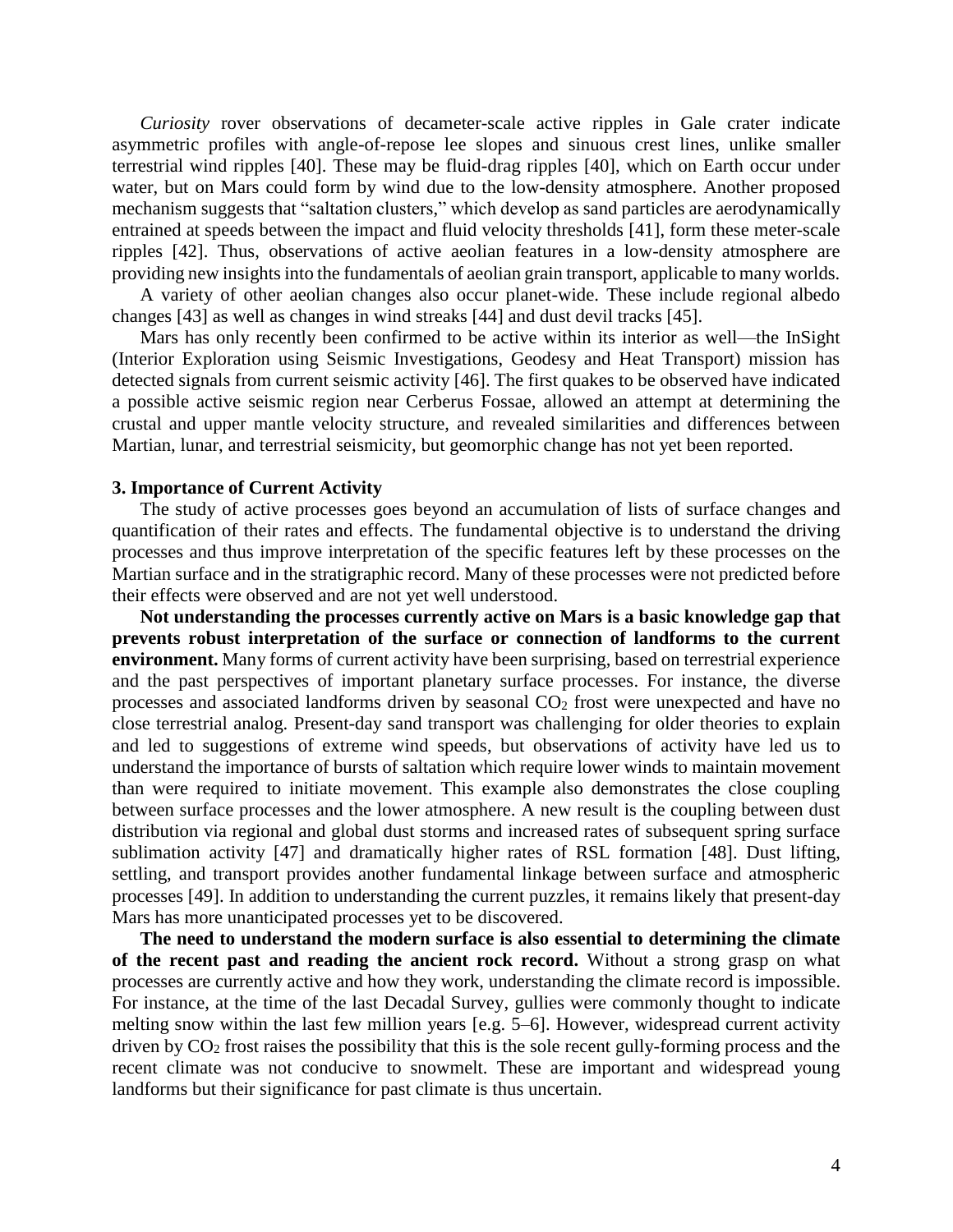Present-day Martian processes with no terrestrial analog may also be represented in the ancient rock record and—without a clear understanding of these processes—such records may be missed or misinterpreted. Contemporary Martian aeolian activity results in bedforms without a close terrestrial analog, and frost is also a major agent of change on sand dunes. Both of these could produce stratification in Martian sandstones different from the patterns observed in terrestrial sandstones [40]. Similarly, CO<sub>2</sub>-driven activity in gullies produces deposits that from orbit appear similar to wet debris flows; how such deposits may appear in stratigraphy and whether such records can discriminate between water- and  $CO<sub>2</sub>$  frost-driven past gully activity are open questions [7].

**In addition to the direct value of understanding Martian processes, studies of surface change provide vital contextual information for other science objectives.** For instance, observations of ice-exposing craters provide detailed local data on the ice content and overburden thickness, which can be used to corroborate and calibrate observations from synthetic-aperture radar (SAR) observations recommended by community studies [28, 50, 51] and recently suggested for a Mars Ice Mapper mission [52]. The debated role for liquid water for several common forms of activity also has potential implications for whether the current surface is habitable.

**Current activity also directly impacts ongoing or future robotic and human exploration.** Surface features such as RSL and mid-latitude gullies have been interpreted as indicators of liquid water and are thus regarded as "Uncertain" Special Regions [53]. Questions about their formation processes are the prime reason for this uncertainty. Sand and dust transport will affect astronauts' exposure to these materials and may drive abrasion or contamination of equipment [54], as well as control the distribution rate of wind- or grain-carried biological or biohazardous materials. Ongoing surface activity can also expose unaltered material from the subsurface. This may be particularly important for studying organics or volatiles, with implications for science investigations of past biomarkers or signs of habitability as well as future use of in situ resources.

## **4. Recommended Future Measurements**

This section describes observations and measurements for the next decade that are needed to answer key knowledge gaps about current processes on Mars. The ultimate objective of the investigations outlined here is to understand the driving processes, and a variety of instruments and data types can contribute to reaching this goal. We do not focus on specific mission concepts but reference existing studies of implementation approaches when possible.

The bulk of currently known surface changes have been detected via orbital repeat images. Both the high resolution  $(-0.3 \text{ m/pixel})$  and high signal-to-noise ratio (SNR) of HiRISE have proven uniquely valuable for change detection, plus MRO's ability to point for frequent off-nadir targeting which enables carefully targeted overlapping images. Sustaining such capabilities is of major importance for active-process studies as this provides the basic record of surface change. This points to two recommendations. First, **continued operation of HiRISE with actively planned targeting campaigns** is needed. Change-detection studies are inherently dynamic and require iterative, interactive planning. Second, by the end of the 2020s, **a successor highresolution orbital imaging instrument** is likely to be needed to replace this aging system, to observe active processes and plan future landed studies and exploration. 1 m/pixel or better orbital imaging, with repeated targeted imaging over a long temporal baseline, can detect many changes, but HiRISE-scale (~0.3 m/pixel) or better observations are needed to fully characterize changes from known processes. Complementing HiRISE-like imaging, **context orbital imaging** (CTXclass; 6 m/pix with extensive areal coverage) is valuable for detecting new impacts and broad-area changes. Higher SNR and multi-color imaging would improve context imaging, potentially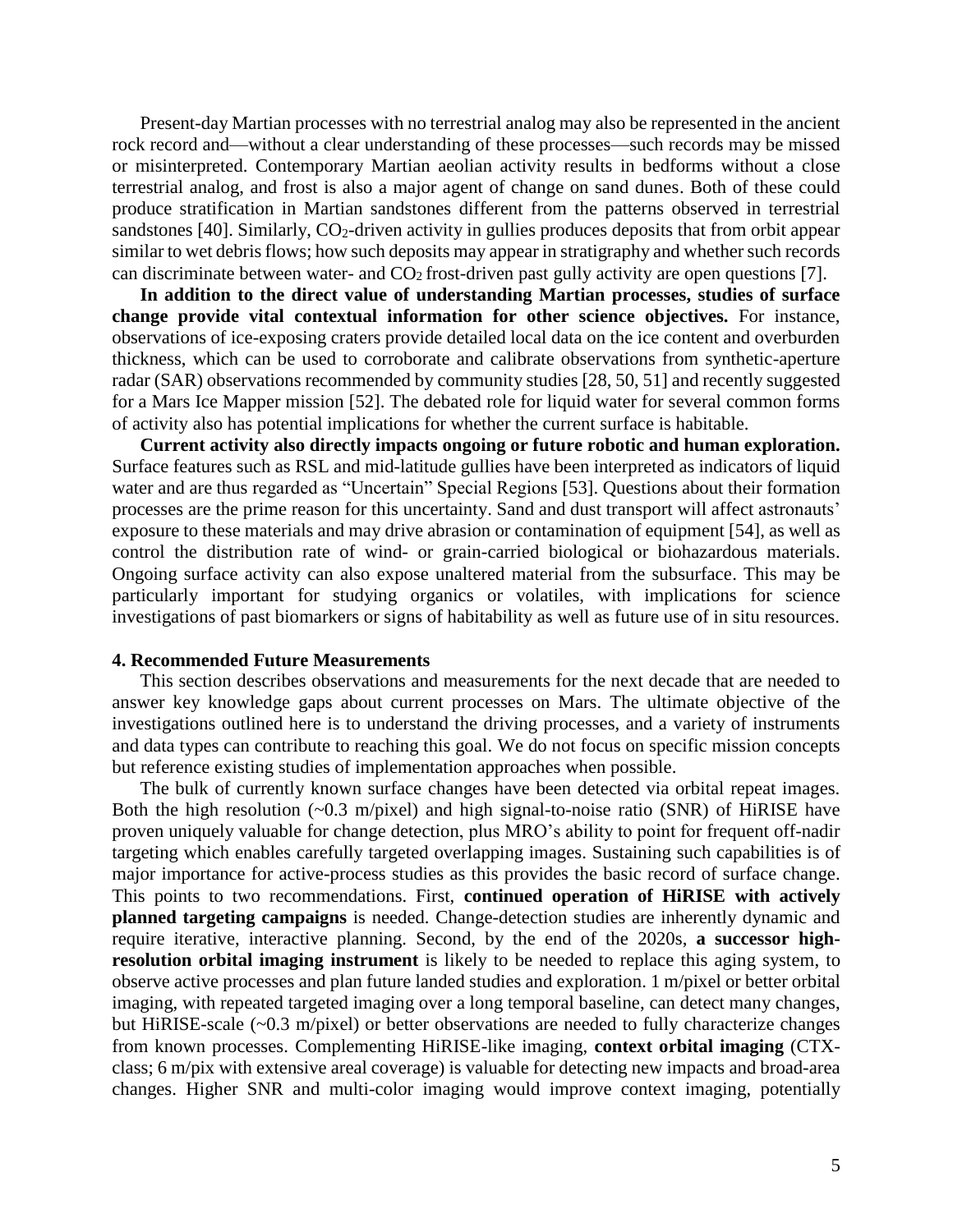improving the detection of new impacts in non-dusty regions [cf. 4, 29]. HiRISE- and CTX-scale imaging are fundamental to the detection and characterization of known active processes. Moreover, extending the temporal record has the potential to detect as-yet unknown active processes which are slow or rare. Additional orbital imaging from different or changing orbits could also reveal processes that occur at different times of day. MRO covers the dayside at ~3 PM and is blind to morning activity, although the Trace Gas Orbiter Colour and Stereo Surface Imaging System (CaSSIS) is beginning to address this issue. High-resolution stereo imaging capable of resolving changing topography is of high value to quantify rates of change, and for some processes, SAR interferometry or laser altimetry may allow detection of topographic changes. Highresolution spectral data would also provide useful information, particularly for frost detection.

In addition to the record of changes occurring, **high-quality local environmental data** are critical to understanding the causes of activity. Relevant meteorological data include surface and atmospheric temperature, pressure, wind speed and direction, and near-surface humidity within a few meters above the surface, as well as surface frost abundance, properties, and distribution [55]. Vertical resolution of atmospheric properties such as water vapor content and isotopic composition would also help understand surface–atmosphere linkages. Geologic context information is also needed, such as grain sizes/surface cohesion and other regolith properties, and composition (including water ice content) at sub-meter scales and below the surface. In situ age dating of young features such as gully fans would also be of value for improving interpretations, but luminescence techniques for Mars appropriate for these young ages remain unproven and challenging [56].

Coordinated collection of data related to activity and the driving environmental conditions is valuable for understanding active processes. Since such processes are by definition time variable, asynchronous data collection can yield ambiguous results. For instance, temperature data from the Thermal Emission Imaging System (THEMIS) have been used to constrain RSL water contents [57], but simultaneous HiRISE observations of the existence and size of the RSL did not exist, making the interpretation ambiguous [58]. The same challenge could recur for SAR observations of RSL [52] or other candidate aqueous features.

Many useful observations can be made from orbit, and orbital instruments are presently the only way to obtain planet-wide tracking of surface changes and environmental conditions. However, surface investigations are generally needed to fully decipher the processes and local environments. The most useful constraints on process models would come from landed investigations capable of directly observing processes in action and correlating them with simultaneous data on local environmental conditions. The major challenges are (1) the need for precision landing or mobility in order to place instruments in a location suitable for close study, which for active processes are often on steep slopes or inaccessible terrains, and (2) in some cases, the need to survive extreme conditions such as winter night, low temperatures, and seasonal frost deposition [28]. Long-range surface mobility thus represents an enabling technology for studies of active processes. This is particularly the case for processes such as RSL and gully flows, which are localized on steep slopes. The Mars Science Helicopter concept [59] represents one possible way to achieve this mobility and conduct measurements of the planetary boundary layer, but other aerial concepts also exist. Environmental measurements could also be achieved by networks of small stations without mobility or precision landing but would be less directly linked to surface changes if they are not closely coupled with observations of surface changes at the same site. Processes associated with seasonal  $CO<sub>2</sub>$  frost are important for many forms of activity but have never been investigated at the surface [55]; mission concepts to conduct such studies have been considered by several community studies [28, 51].